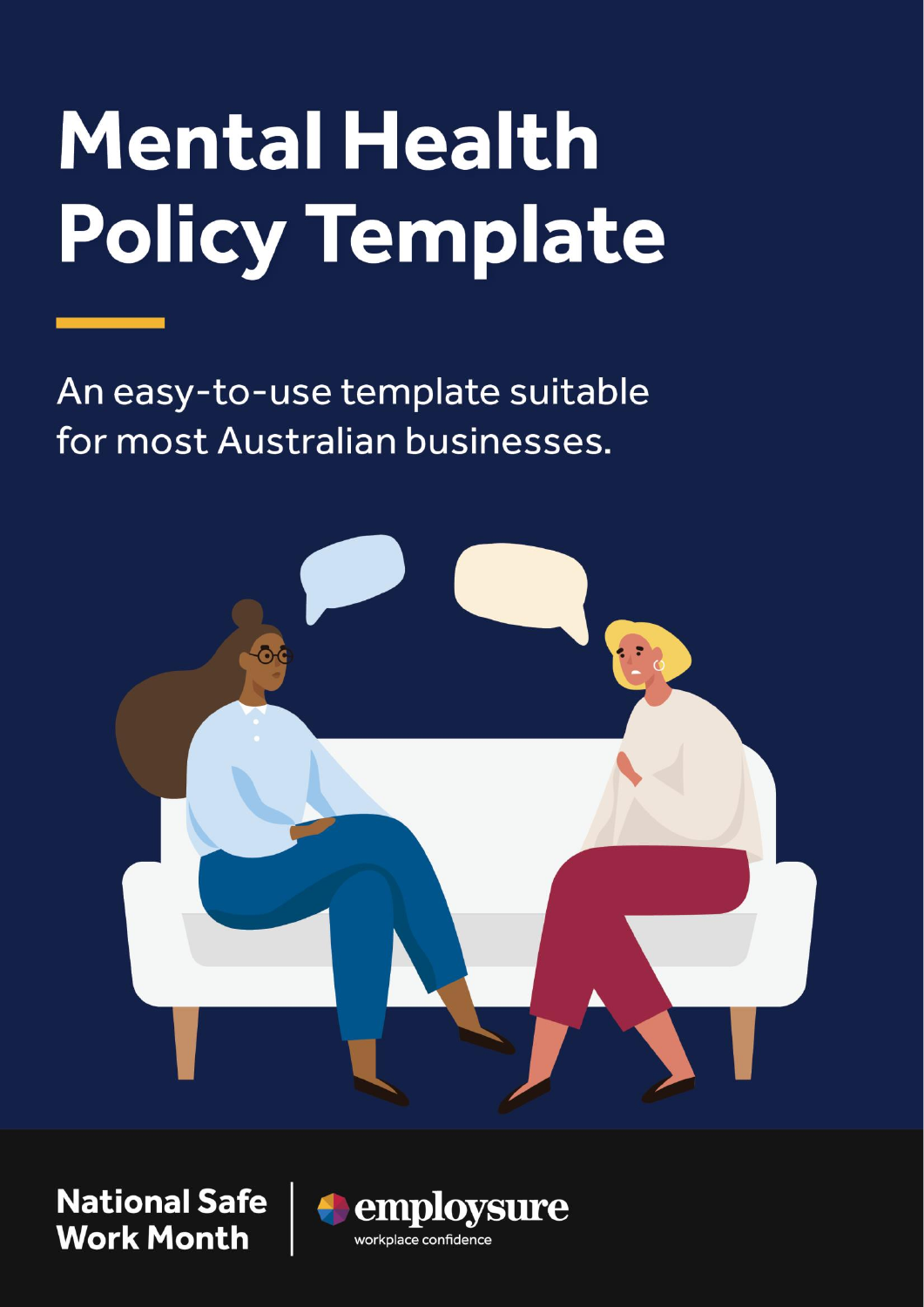# **1 MENTAL HEALTH**

# **1.1 INTRODUCTION**

The working environment can often present hazards that may impact on the mental health of workers, potentially causing the worker to suffer a psychological injury or exacerbating a pre-existing condition. This may occur at a physical workplace, or any location or situation related to work or in which work is performed.

Hazards in the workplace that may impact upon the mental health of workers, and therefore potentially result in psychological injuries, include the physical workplace environment, the nature and complexity of the work itself, work procedures, behaviour of workers towards one another, the structure of the Organisation, the potential exposure to violent or traumatic events and/or the introduction of work restrictions that are beyond the control of the Organisation.

The Organisation is therefore committed to helping to support the overall mental wellbeing of its workers and ensuring that the risk of psychological and/or psychosocial injuries in the workplace are eliminated as far as is practical and is effectively and pro-actively managed through a risk management approach.

## **1.2 IDENTIFYING MENTAL HEALTH RISKS**

Workplace hazards that may result in mental health risks and psychological injuries include anything in the overall design or management of work and/or the workplace that increases the risk of work-related stress and results in a physical, mental or emotional reaction.

Such hazards may be identified by:

- having conversations with workers, supervisors and managers
- inspecting the workplace to see how work is carried out
- identifying how workers interact with each other during work activities
- reviewing relevant information and records such as reporting systems including incident reports, workers' compensation claims, staff surveys, grievance records, absenteeism and staff turnover data
- using surveys to gather information from workers, supervisors and managers, and
- ensuring regular feedback from isolated workers such as those working from home is taken into consideration.

The Organisation recognises that individuals respond to hazards in different ways and that individual differences such as age, existing disabilities, injuries or illnesses as well as life experiences may make some workers more susceptible to harm from exposure to the same hazard. It is also recognised that there may be more than one aspect of the working environment or workplace that is contributing to the mental health of workers and the risk of psychological injuries.

To clearly identify the risk of psychological injuries to workers, the Organisation will ensure that the job, task and role hazards are identified, particularly where:

• work requires sustained high physical, mental and or emotional effort, including long work hours, shift work and related fatigue, excessive workloads, emotionally distressing work or episodes, exposure to traumatic events, and exposure to extremes in the work environment such as prolonged exposure to physical and environmental workplace hazards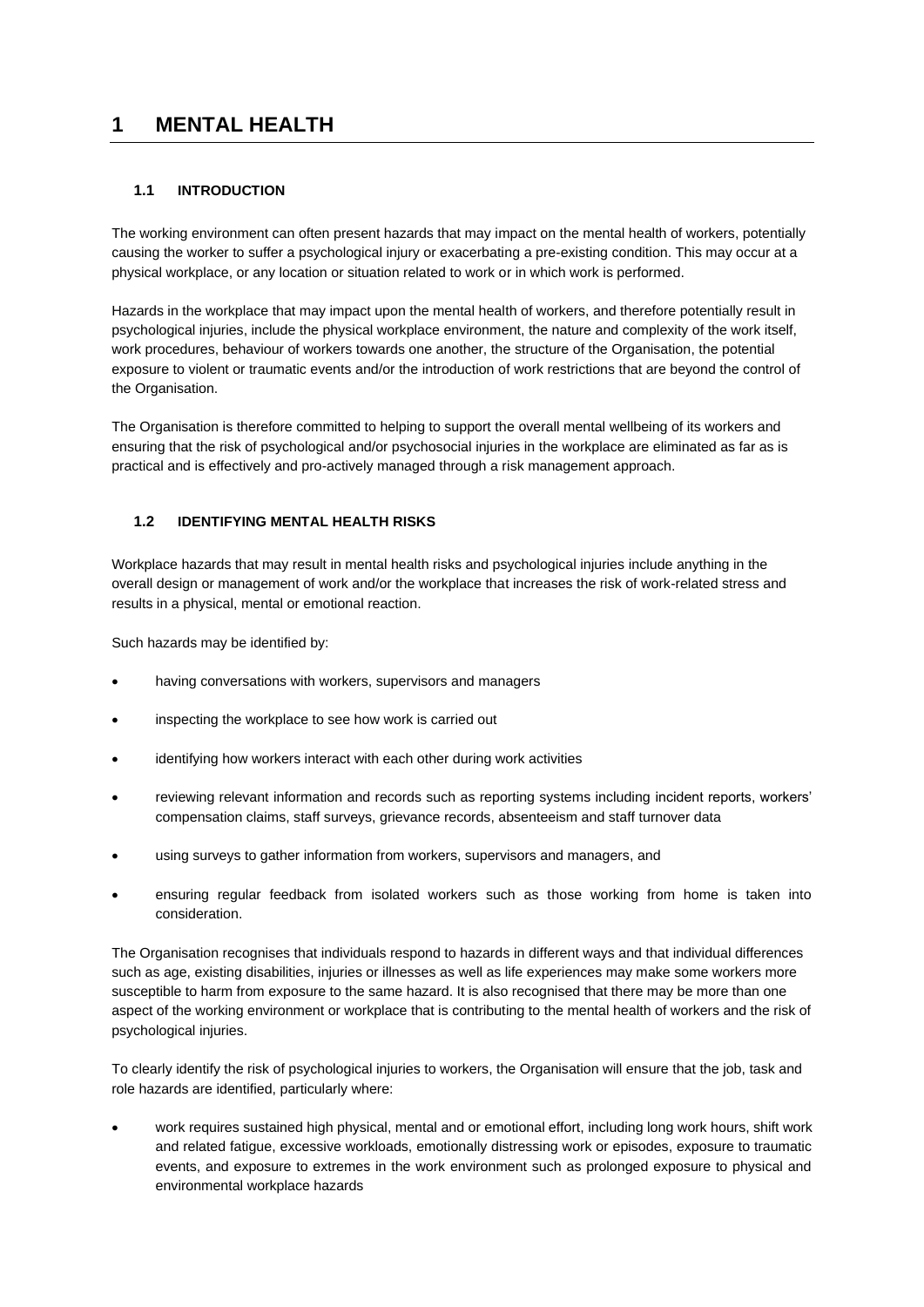- work requires only low levels of physical, mental or emotional effort, including repetitive and/or monotonous tasks
- workers have a low level of control over the work being undertaken and are not involved in decisions that may impact upon them
- work is performed in an area of the workplace that may have minimal support from supervisors and coworkers such as remote or isolated workers
- workers may not have received sufficient training, information and instruction to undertake the work required safely and correctly
- there may be known or potential poor relationships or conflict between management and workers or between co-workers. This includes the identification of workplace bullying, aggression, harassment (including sexual harassment), discrimination, or other unreasonable behaviour by co-workers, supervisors or clients
- there may be a perceived lack of fairness by workers in addressing organisational issues and resource allocation or where performance issues have been inappropriately or poorly managed
- the role being undertaken by workers is not clearly defined, involves frequent changes or conflicts in expectations, procedures or performance standards, and
- the workplace is undergoing structural or organisational change whether initiated by the Organisation or by demands or restrictions placed upon the workplace that are beyond the control of the Organisation

#### **1.3 ASSESSING MENTAL HEALTH RISKS**

As part of the risk management approach, the Organisation will ensure that any work-related hazards that could impact upon a worker's mental health are assessed to determine the seriousness of these hazards.

The first step in assessing mental health risks will be to focus on those parts of the Organisation where risks to the mental health of workers have already been identified or where a potential of such risk has been identified.

The most suitable assessment methodology must be used, taking into account the nature of the risk and the process must also take into account the workers views of any known or potential work-related mental health hazards.

In assessing these risks, the following factors should be taken into account:

- the social and physical environment, such as the individual or group of workers':
	- o role within the Organisation
	- o opportunities for career development and their overall status within the Organisation, including remuneration levels
	- o conflicting home/work demands
	- o overall working environment, including physical and environmental conditions, the condition of plant and machinery used at work and the presence of workplace hazards such as hazardous noise, hazardous manual handling and hazardous chemicals
- the way that work and systems of work are organised, such as: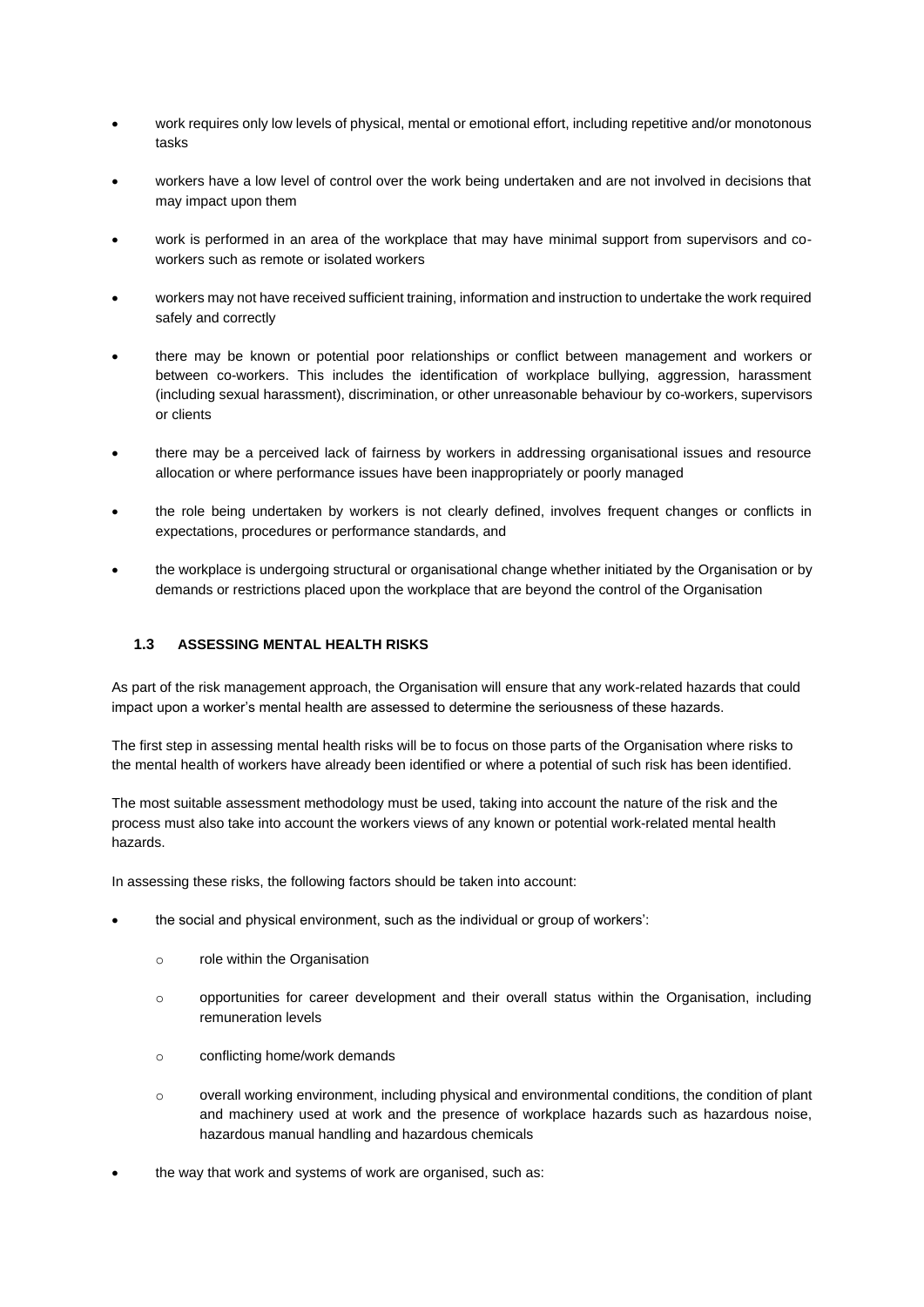- o the complexity, content and demands of the work required
- o the workload expectations and pace of the work
- o work schedules and working hours
- o work procedures
- o the extent of participation and control that workers have over the work
- the way that work is managed, including:
	- o the level and quality of supervision provided to workers
	- o the level of information, instruction and training provided to workers and whether it is sufficient to enable workers to do their work safely and correctly and allows them to meet the Organisation's expectations
	- o the level of resources allocated to undertake the work
- interpersonal relationships, particularly where there may be poor existing relationships resulting from:
	- o breakdowns in relations between management/supervisors and workers
	- o breakdowns in relationships between co-workers
- organisational or structural change within the business, including restructures, potential sale of the business or work restrictions placed upon the Organisation over which it has little or no control, and
- the introduction of new or additional resources or processes that may change the way work is undertaken.

#### **1.4 CONTROLLING MENTAL HEALTH RISKS**

The Organisation recognises that the management of work-related mental health issues and the psychological health and safety of workers starts with a clear and open commitment from the Organisation. To this end, the Organisation will ensure as far as is practical that:

- any work-related factor that may impact upon the mental health of workers is identified, recognised, assessed and controlled, including where such impact is not able to be controlled by the Organisation such as a change in Government policy
- the work expectations of workers are clearly identifiable, for example through job descriptions, relevant polices and work procedures
- all workers are provided with an appropriate induction that includes information related to the Organisation's commitment to the mental health of workers and the workers responsibilities related to helping to ensure a healthy and safe workplace
- all workers have sufficient training, instructions, tools and equipment to do their work safely
- the skills and experience of workers is appropriately utilised by the Organisation, and workers are not routinely underutilised or used in areas of work where they have not been deemed competent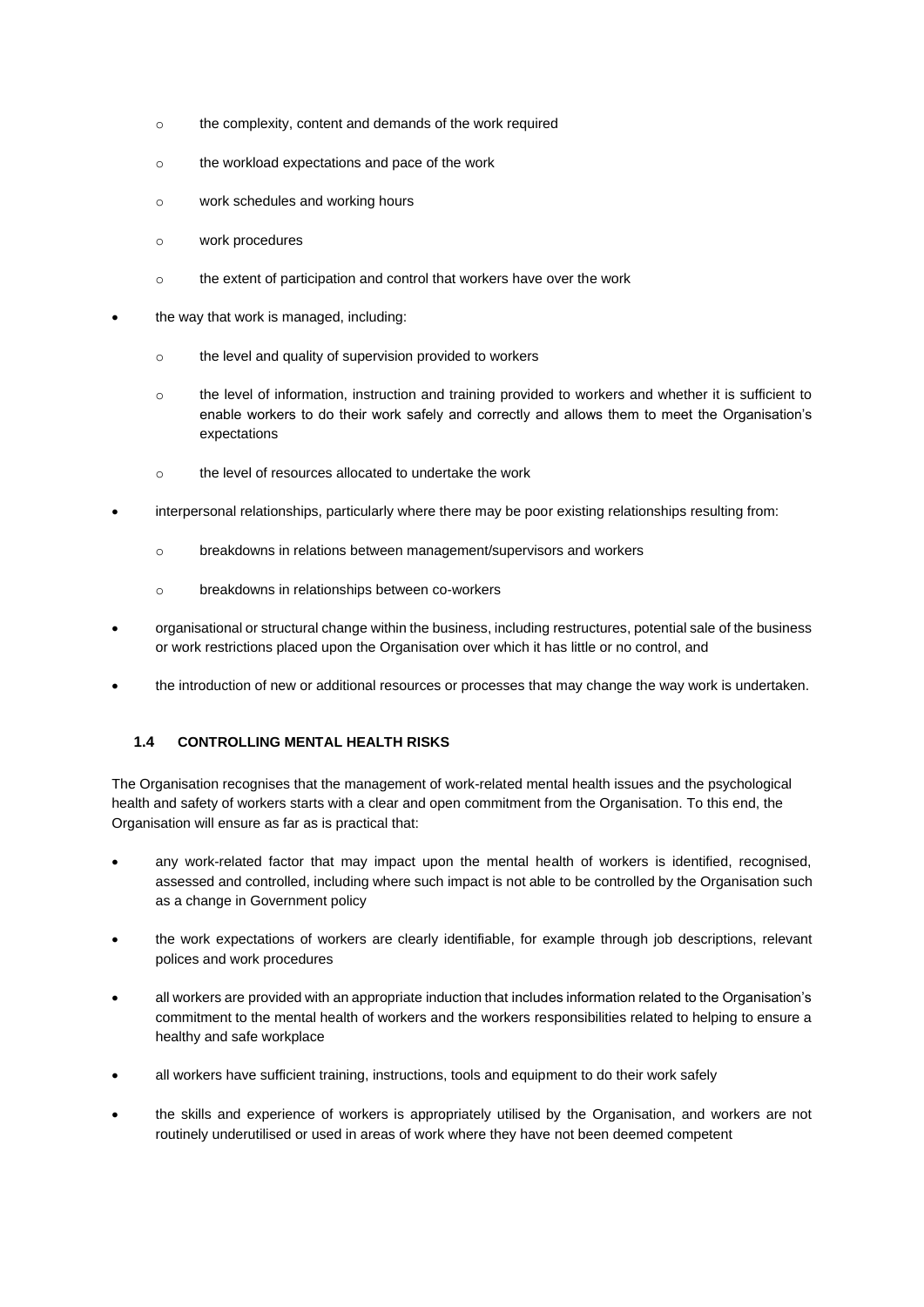- all managers and supervisors are provided with sufficient training in the identification, prevention and management of mental health risks and in good management practices
- all managers and supervisors understand the procedures and processes in place, including those relating to the taking of reasonable management action, to eliminate or minimise the risks of work-related mental health risks and psychological injuries to workers
- there is adequate and appropriate supervision of workers and that there is a mechanism for consultation between management, supervisors and workers in relation to mental health risks in the workplace
- all managers and supervisors understand the Organisation's operations, including the hazards to the mental health of workers and the overall health and safety of workers
- all workers understand the applicable organisational operations that may impact upon their mental wellbeing and the processes and procedures in place to eliminate, minimise and report any mental health risks
- the physical work environment is safe with appropriate and adequate plant and equipment for workers to perform their jobs properly and safely
- the systems of work are safe when properly followed and that they take into account the establishment of realistic deadlines, access to adequate breaks and leave and include fair and equitable work scheduling and rostering
- there are appropriate resources and processes in place to eliminate or manage mental health risks and the risk of work-related psychological injuries
- the resources and processes designed to eliminate or manage mental health risks and the risks of workrelated psychological injuries are effectively and efficiently implemented, managed and utilised
- there are appropriate processes for receiving, monitoring and reviewing information on incidents, hazards and risks related to the mental health of workers
- any reports or information related to potential work-related mental health issues are responded to in a timely way
- investigations in relation to mental health issues will be completed in a timely manner, and (if substantiated) appropriate action will be taken promptly to prevent re-occurrence
- it acquires up to date knowledge of work-related mental health matters, the risks to the psychological health of workers and general health and safety matters
- a process is in place to verify that resources and processes are provided and used to manage work-related risks to the mental health of workers
- there are sufficient resources in place to assist workers with non-workplace related mental health issues and their overall mental health, including the provision of confidential counselling for affected workers, whether work related or not
- workers receive adequate and appropriate feedback on work performance and that due recognition is given for positive performance
- it is able to offer a safe and effective return to work to any worker who may be returning to work following mental health issues or may have sustained a psychological injury, and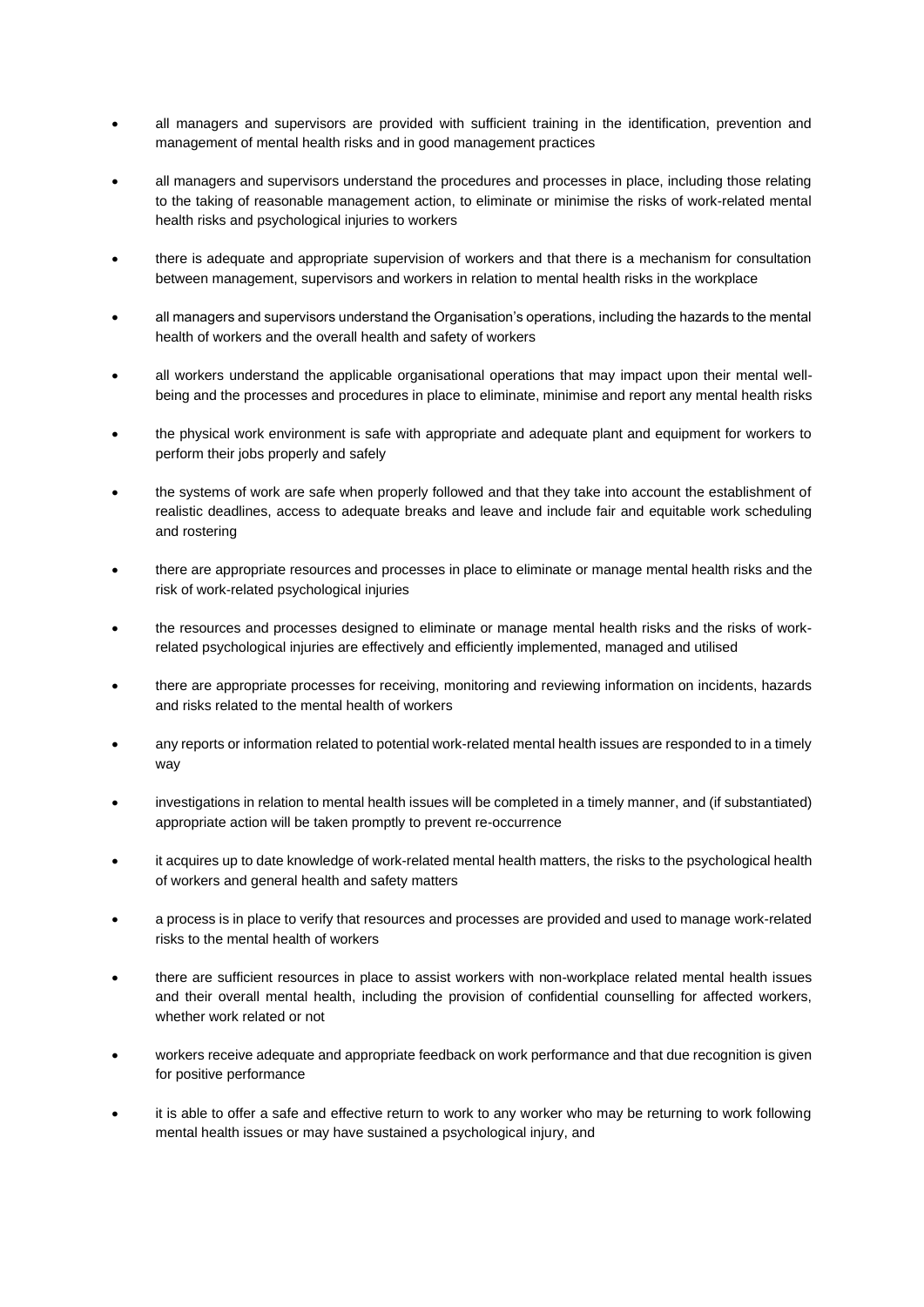• regular monitoring and review of the effectiveness of measures are in place to eliminate or reduce mental health hazards and the risks of workers sustaining a psychological injury.

## **1.5 BULLYING AND HARASSMENT**

A major risk to the mental health and wellbeing of workers is bullying or harassment at the workplace. Regardless of whether bullying or harassment occurs via physical, verbal or non-verbal conduct, it can be a major risk factor for psychological injuries potentially resulting in anxiety, depression and suicide, and can adversely affect the psychological and physical health of a worker.

In line with its policy in relation to mental health risks, the Organisation will ensure that effective control measures are put in place to address and resolve workplace issues early, thereby minimising the risk of workplace bullying or harassment.

Bullying is repeated, offensive, abusive, intimidating, insulting or unreasonable behaviour directed towards an individual or a group, which makes the recipient(s) feel threatened, humiliated or vulnerable. Whether intentional or not, bullying creates a risk to health and safety and will not be tolerated by the Organisation. It includes, but is not limited to:

- abusive, insulting or offensive language or comments
- physical or emotional threats
- aggressive and intimidating conduct
- belittling or humiliating comments
- victimisation
- practical jokes or initiation
- unjustified criticism or complaints
- deliberately excluding someone from work-related activities
- withholding information that is vital for effective work performance
- setting unreasonable timelines or constantly changing deadlines
- setting tasks that are unreasonably below or beyond a person's skill level
- denying access to information, supervision, consultation or resources to the detriment of the worker
- spreading misinformation or malicious rumours, and
- changing work arrangements such as rosters and leave to deliberately inconvenience a particular worker or workers.

Harassment is any unwanted physical, verbal or non-verbal conduct based on grounds of age, disability, gender identity, marriage and civil partnership, pregnancy or maternity, race, religion or belief, sex or sexual orientation which affects the dignity of anyone at work or creates an intimidating, hostile, degrading, humiliating or offensive environment. Whether intentional or not, harassment creates a risk to health and safety and will not be tolerated by the Organisation. It includes, but is not limited to: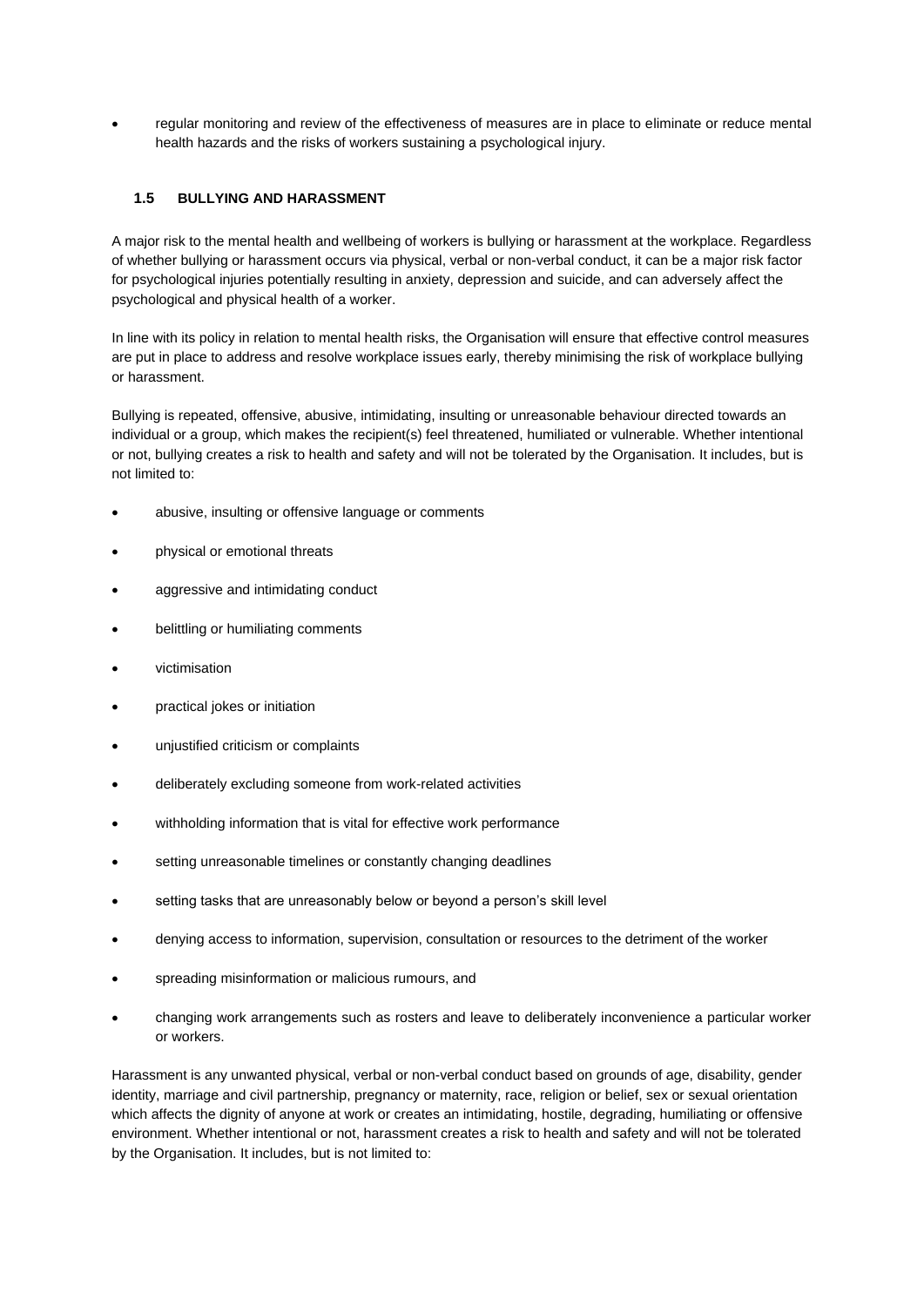- insensitive jokes and pranks
- lewd or abusive comments about appearance
- deliberate exclusion from conversations
- displaying abusive or offensive writing or material
- unwelcome touching, and
- abusive, threatening or insulting words or behaviour.

Where any incidents of bullying or harassment are identified, it will be addressed via a disciplinary procedure in line with our disciplinary policies and procedures.

If the behaviour involves violence such as physical assault or the threat of physical assault, the matter will be reported to the police.

#### **1.6 WORKER RESPONSIBILITIES**

The Organisation recognises that the management of work-related mental health issues and the psychological health and safety of workers starts with a clear and open commitment from the Organisation. However, the overall success of our risk management strategies is also dependent upon workers understanding their responsibilities in relation to helping to minimise the risks to their own mental health and the mental well-being of others at work.

To this end, workers are responsible for ensuring that they:

- have received an appropriate induction that includes information related to the Organisation's commitment to the mental health of workers and the workers responsibilities related to helping to ensure a healthy and safe workplace
- understand the Organisation's commitment to the overall mental health of workers and the policies and procedures developed to help identify, assess and control risks to mental health in the workplace
- understand their role at work, ensure that it has been clearly identified and it is clearly within the scope of their skills, knowledge and experience
- have received sufficient training, instructions, tools and equipment to do their work safely
- actively participate in the consultation mechanisms or forums designed to help ensure their health and safety at work, including those targeted at the overall mental health of workers
- understand the applicable organisational operations that may impact upon their mental well-being, including those beyond the control of the Organisation, and the processes and procedures in place to eliminate, minimise and report any mental health risks
- comply with all systems of work and procedures that are designed to help ensure their health and safety and the health and safety of others at work, including those specifically designed to eliminate or minimise mental health risks
- utilise the applicable reporting procedure to report any work-related hazard to their own mental health or the metal wellbeing of others at work as soon as it becomes evident, include any incidence of bullying or harassment (as outlined below) affecting themselves or another worker, and